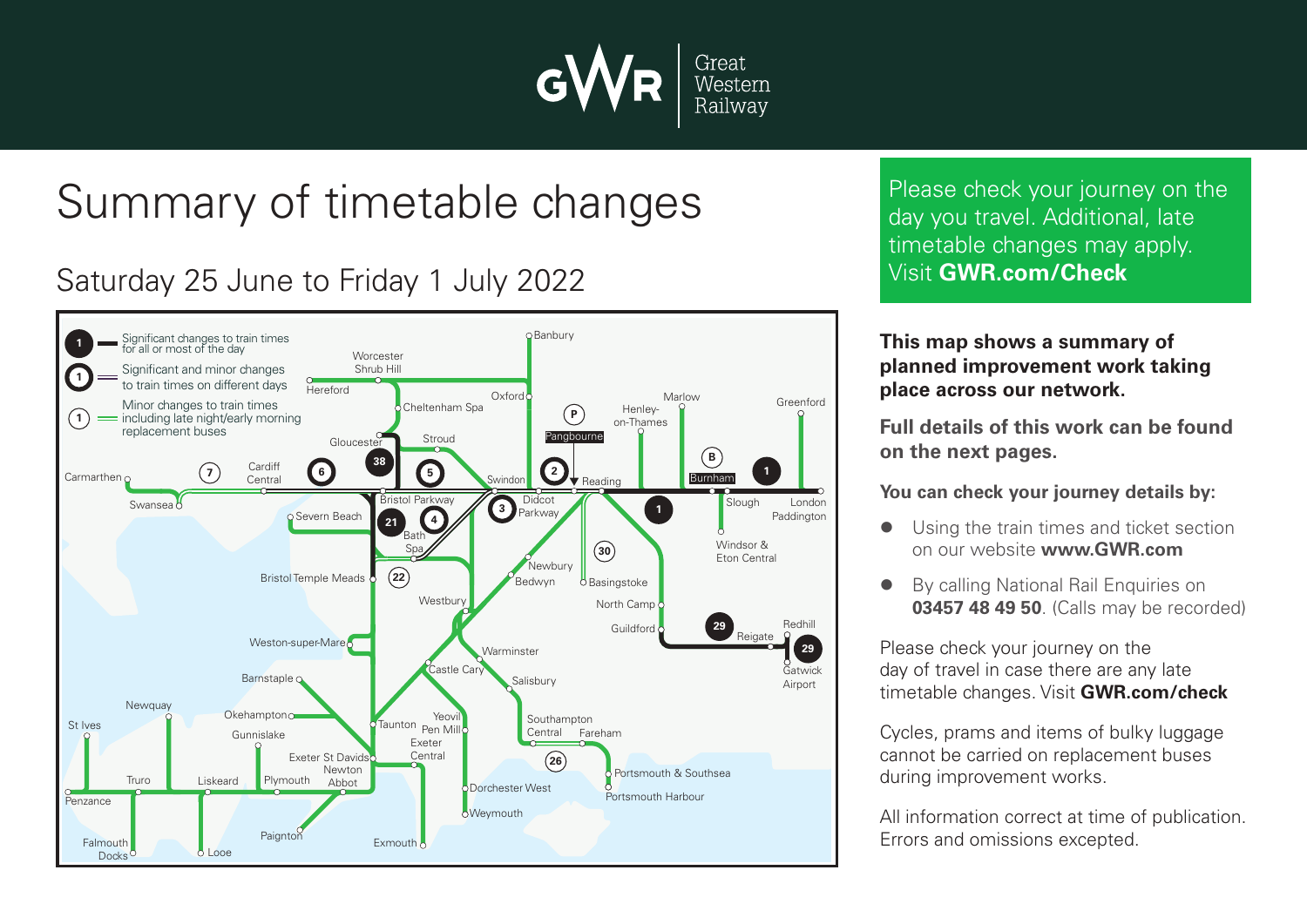### Saturday 25 June to Friday 1 July 2022



**Sunday** - All day, most trains from London Paddington to South Wales will depart EARLIER than usual from London Paddington, Reading, Didcot Parkway and Swindon. Most trains from Bristol Temple Meads to London Paddington will run later than usual. A few trains will not run at all, or will only run for part of their journey.



**Monday to Wednesday** - The 2332 London Paddington to Bristol Temple Meads will run non-stop from Reading to Bath Spa. The 2318 London Paddington to Oxford will call additionally at Didcot Parkway. Buses will run from Reading to Swindon and Chippenham, from Didcot Parkway to Swindon and from Swindon to Chippenham, Bath Spa and Bristol Temple Meads.

**Sunday** - All day, trains between London Paddington and South Wales will not call at Bristol Parkway, but will call additionally at Patchway. Buses will run between Bristol Parkway and Patchway to connect with diverted trains. A few trains will not run at all, or will only run for part of their journey.



**Friday** - All day, trains between London Paddington and Cardiff Central/South Wales will be reduced to an hourly frequency, and will be diverted via an alternative route between Swindon and Newport, not calling at Bristol Parkway. A limited service will run at peak times between London Paddington and Bristol Parkway only; at other times, passengers should travel via Bristol Temple Meads. Buses will run between Bristol Parkway and Newport. Some late evening services between Swindon and Bristol Parkway will also be replaced by buses.

**Sunday** - All day, most trains between Bristol Temple Meads and Cardiff Central will run to a revised timetable. Trains that would normally run to/from Gloucester or beyond will be replaced by buses.

**6 21 Friday** - All day, trains between Cardiff Central and Portsmouth Harbour will be diverted to start from/terminate at Bristol Parkway and will not serve stations in South Wales. Trains between Cardiff Central and Taunton/West of England will not run between Cardiff Central and Bristol Temple Meads. Buses will run between Newport and Bristol Parkway, some serving Severn Tunnel Junction and Patchway. Alternative rail services will be available between Cardiff Central and Newport. Some early morning and late evening trains to/from Bristol Temple Meads will not call at Stapleton Road or Lawrence Hill or will be replaced by buses for all or part of their journey.

**Monday to Wednesday** - The 2048, 2148 & 2248 London Paddington to Swansea will be subject to minor retimings west of Cardiff Central.

**Tuesday and Wednesday** - The 0341 Swansea to London Paddington will be subject to minor retimings between Bridgend and Cardiff Central.

**Saturday** - The 2123 Portsmouth Harbour to Westbury will not call at Eastleigh or Southampton Airport Parkway. Passengers should use alternative services provided by other operators.



 $(6)(7)$ 

**Monday to Friday** - The 1930 Cardiff Central \* to Portsmouth Harbour will not call at Southampton Airport Parkway, Eastleigh, Hedge End and Botley, and will run EARLIER from Fareham to Portsmouth Harbour. The 2123 Portsmouth Harbour to Bristol Temple Meads will not call at Eastleigh or Southampton Airport Parkway. Passengers for these stations should use alternative services provided by other operators. (\* - on **Friday only**, this train will start from Bristol Parkway, see item above).